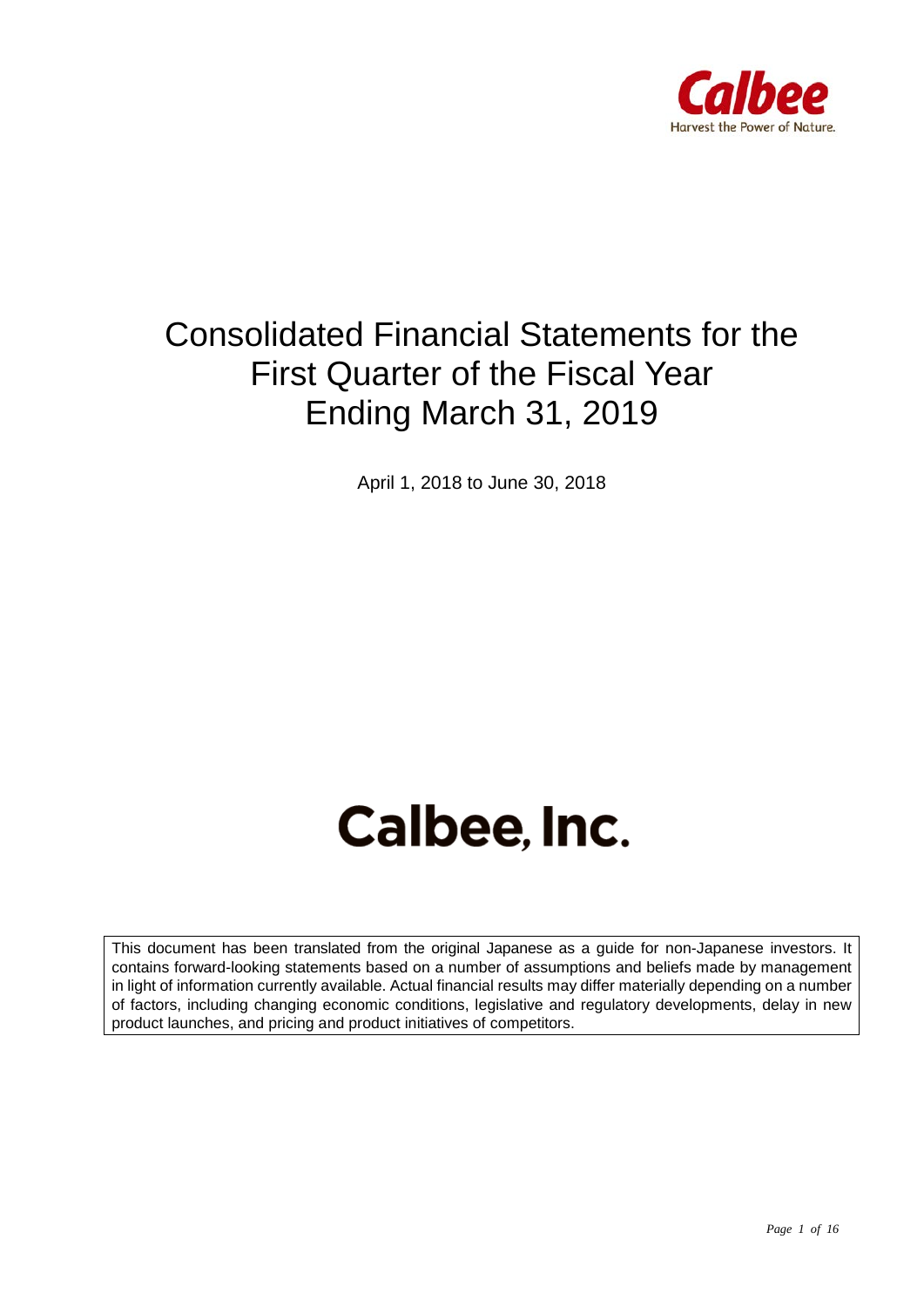#### **SUMMARY OF FINANCIAL STATEMENTS (consolidated)**

First Quarter Results for the Fiscal Year Ending March 31, 2019

**Calbee, Inc. July 27, 2018**

Stock exchange listings: Tokyo 1<sup>st</sup> section, code number 2229

| URL: https://www.calbee.com                                         | Contact: . | Koichi Kikuchi                                       |  |  |  |
|---------------------------------------------------------------------|------------|------------------------------------------------------|--|--|--|
|                                                                     |            | Managing Executive Officer / Chief Financial Officer |  |  |  |
|                                                                     |            | Telephone: +81-3-5220-6222                           |  |  |  |
| Representative: Shuji Ito, President & CEO, Representative Director |            |                                                      |  |  |  |

Scheduled date for submission of the first quarter financial report: August 8, 2018

Scheduled date for distribution of dividends: --

Availability of supplementary explanatory material for the first quarter results: Available

Quarterly results presentation meeting: Yes (conference call for institutional investors and analysts)

#### **1) Consolidated results for the first three months (April 1, 2018 to June 30, 2018) of the fiscal year ending March 31, 2018**

| (1) Consolidated Operating Results | Millions of yen, rounded down |          |                    |          |  |
|------------------------------------|-------------------------------|----------|--------------------|----------|--|
|                                    | Three months ended            |          | Three months ended |          |  |
|                                    | June 30, 2018                 |          | June 30, 2017      |          |  |
|                                    |                               | % change |                    | % change |  |
|                                    | 61.231                        | 8.3      | 56.519             | (8.5)    |  |
|                                    | 5.774                         | 69.2     | 3.413              | (52.1)   |  |
|                                    | 6,232                         | 78.0     | 3,501              | (44.8)   |  |
|                                    | 4.213                         | 84.2     | 2,287              | (40.3)   |  |
|                                    | 31.54                         |          | 17.12              |          |  |
|                                    | 31.52                         |          | 17.10              |          |  |

Notes: 1. The percentages shown above are a comparison with the same period in the previous fiscal year.

2. Comprehensive income: Three months ended June 30, 2018: ¥4,683 million (99.9%)

Three months ended June 30, 2017: ¥2,342 million (8.8%)

(2) Consolidated Financial Position *Millions of yen, rounded down*

|                                                             |                     | <u><i>Report of Verly loanded down</i></u> |
|-------------------------------------------------------------|---------------------|--------------------------------------------|
|                                                             | As of June 30, 2018 | As of March 31, 2018                       |
|                                                             | 184.994             | 192.034                                    |
|                                                             | 145.411             | 146.667                                    |
| Shareholders' equity/total assets (%)                       | 74.8                | 72.6                                       |
| Charological caught: An of June 20, 2010; V120, 110 million |                     |                                            |

Shareholders' equity: As of June 30, 2018: ¥138,418 million

As of June 30, 2017: ¥139,375 million

#### **2) Dividends**

| FY ended<br>FY ending<br>March 31, 2019 (forecast)<br>March 31, 2018<br>0.00<br>0.00 |       |       | Yen |
|--------------------------------------------------------------------------------------|-------|-------|-----|
|                                                                                      |       |       |     |
|                                                                                      |       |       |     |
|                                                                                      |       |       |     |
|                                                                                      | 42.00 | 48.00 |     |
| 48.00<br>42.00                                                                       |       |       |     |

Note: Changes from the most recently announced dividend forecast: None

#### **3) Consolidated forecasts for the fiscal year ending March 31, 2019 (April 1, 2018 to March 31, 2019)**

|         | Millions of ven |
|---------|-----------------|
|         | % change        |
| 255,000 | 1.4             |
| 29,500  | 10.0            |
| 29,000  | 10.8            |
| 19.000  | 9.6             |
| 142.19  |                 |

Notes: 1. The percentages shown above are a comparison with the same period in the previous fiscal year.

2. Changes from the most recently announced results forecast: None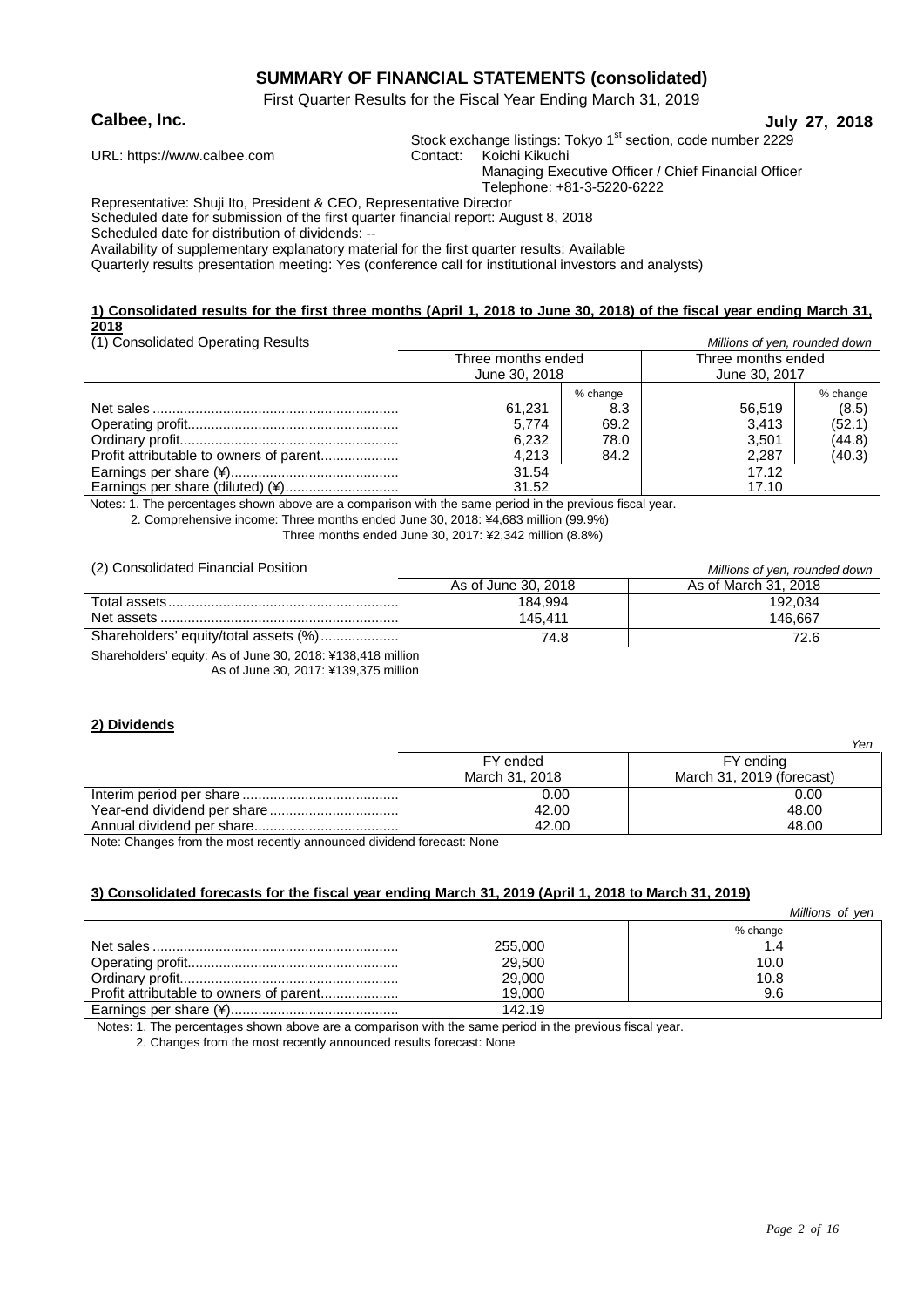#### **Notes**

- (1) Transfers of important subsidiaries during the period (transfers of specified subsidiaries resulting in changes in the scope of consolidation): None
- (2) Use of special accounting procedures: None
- (3) Changes in accounting policy, changes in accounting estimates, and restatements:
	- 1. Changes in accounting policies following revisions of accounting standards: None
	- 2. Changes in accounting policies other than 1.: None
	- 3. Changes in accounting estimates: None
	- 4. Restatements: None
- (4) Number of outstanding shares (common stock)

|                                            | As of June 30, 2018:     | As of March 31, 2018:    |
|--------------------------------------------|--------------------------|--------------------------|
| Number of outstanding shares               | 133,915,800 shares       | 133,875,800 shares       |
| (including treasury shares)                |                          |                          |
| Number of treasury shares                  | 289,997 shares           | 292,997 shares           |
|                                            | Three months to June 30, | Three months to June 30, |
|                                            | 2018:                    | 2017:                    |
| Average number of shares during the period | 133,604,440 shares       | 133,654,803 shares       |

Note: Regarding Calbee stock held in trust as treasury stock within shareholders' equity, the number of treasury shares includes 289,165 of these shares as of June 30, 2018 and 292,165 of these shares as of March 31, 2018, and the average number of shares excludes 292,066 treasury shares in the three months to June 30, 2018, and 166,165 treasury shares in the three months to June 30, 2017.

#### **Financial Statements are not subject to audit by a certified public accountant or audit firm**

### **Appropriate use of financial forecasts and other items**<br>1. Forecasts, etc., recorded in this document include forward-

- 1. Forecasts, etc., recorded in this document include forward-looking statements that are based on management's estimates, assumptions and projections at the time of publication. A number of factors could cause actual results to differ materially from expectations. For details of forecasts please see Page 8, 1. Summary of Business Performance (3) Consolidated forecasts for the fiscal year ending March 31, 2019.
- 2. The earnings per share forecast for the fiscal year ending March 31, 2019 is calculated using 133,625,803 shares as the expected average number of shares for the period.
- 3. Calbee, Inc. has scheduled a financial results phone conference for institutional investors and analysts for July 27, 2018. An audio recording of the conference will be made available on our Japanese website after the conference.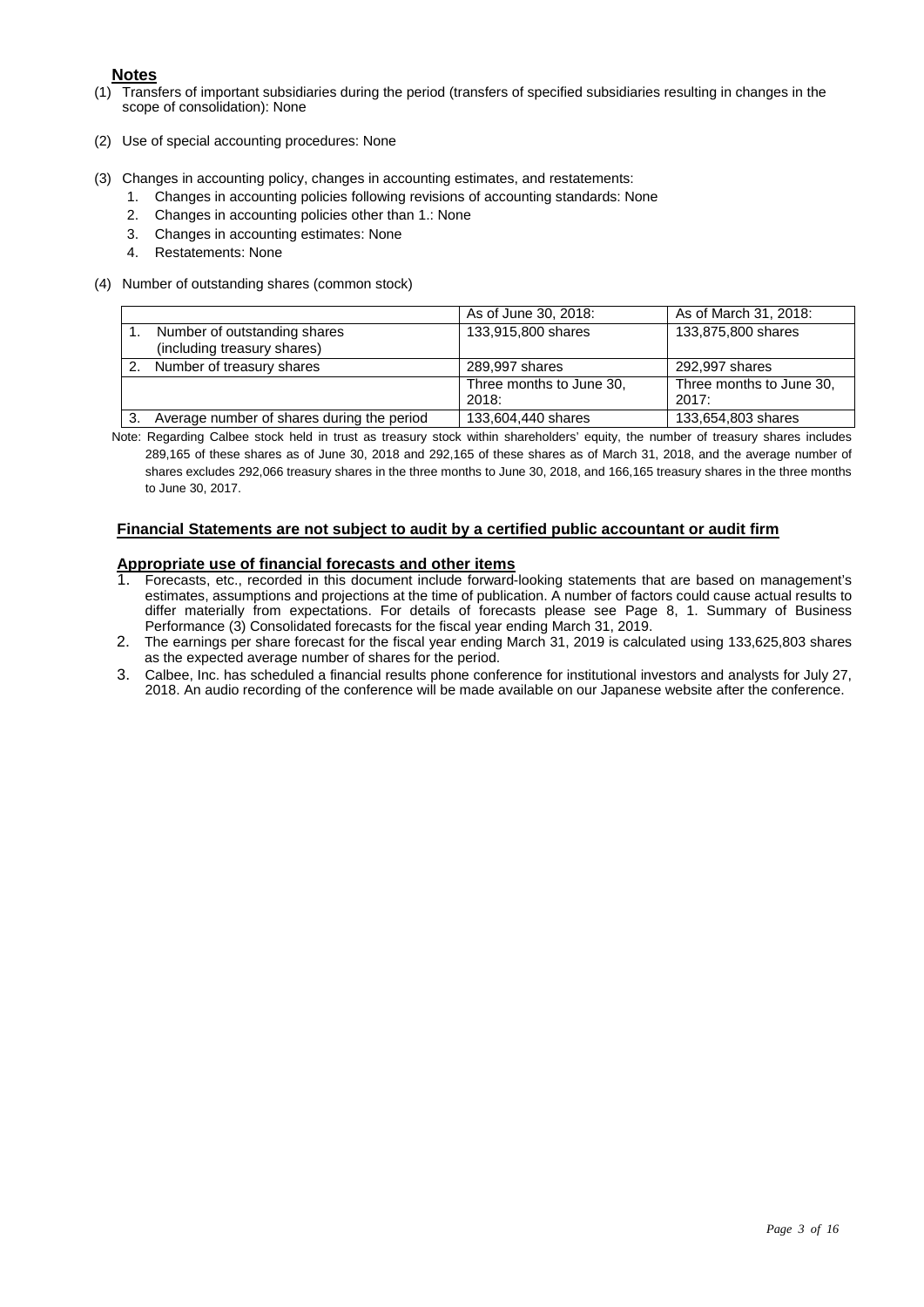#### **Contents**

| 1. Operating results                               | 5  |
|----------------------------------------------------|----|
|                                                    | 5  |
|                                                    | 8  |
|                                                    | 8  |
| 2. Consolidated financial statements and key notes | 9  |
|                                                    | 9  |
|                                                    | 11 |
|                                                    | 13 |
|                                                    | 15 |
|                                                    | 15 |
|                                                    | 15 |
| Business combinations and other related matters    | 15 |
| Additional information                             | 16 |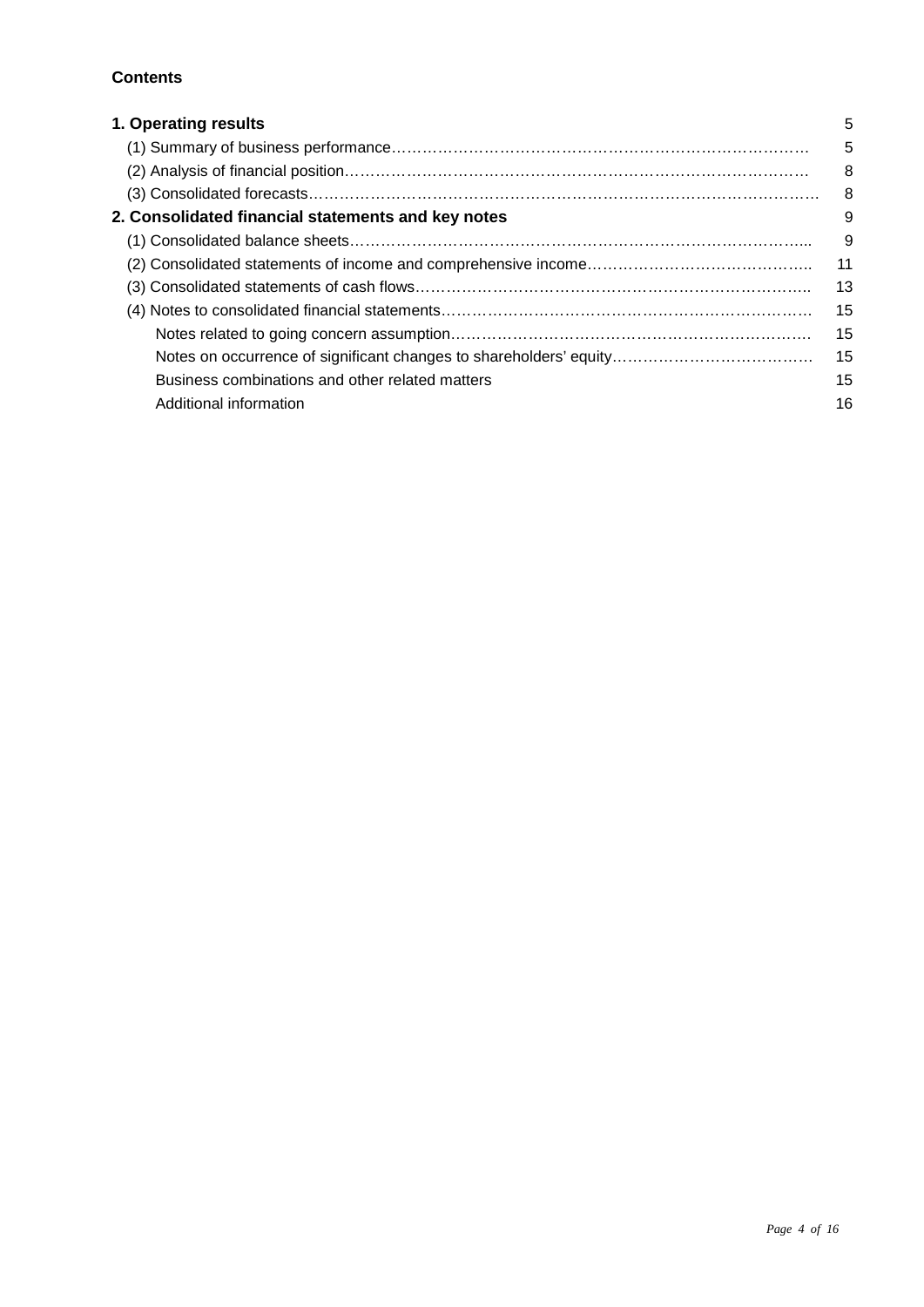#### **1. Operating results**

#### **(1) Summary of business performance**

(All comparisons are with the same period of the previous fiscal year, unless stated otherwise.)

Net sales during the first three months (April 1, 2018 to June 30, 2018) of the fiscal year ending March, 31, 2019 increased 8.3% to ¥61,231 million due to increased sales of snack foods in the domestic business and the sales contribution of cereal foods and increased sales of snack foods in the overseas business. Domestic snack foods increased sales. Sales of *Potato Chips* increased significantly due to continued strong demand since sales resumed in the second quarter of the previous fiscal year after a potato shortage in the same period of the prior fiscal year due to typhoon damage, which resulted in adjustments to production and products. For overseas cereals, sales of *Frugra* to China began in July 2017 and this has contributed to sales. Overseas snack foods increased primarily due to steady sales growth in Indonesia and Australia.

Operating profit increased 69.2% to ¥5,774 million due to the effects of improved costs due to recovery of factory utilization accompanying increased sales of *Potato Chips* in the domestic business, as well as improved costs due to a reduction in losses from waste in the North America in the overseas business. The operating profit ratio was 9.4%, a year on year increase of 3.4 percentage points. Ordinary profit increased 78.0% to ¥6,232 million, including foreign exchange gains of ¥387 million. Profit attributable to owners of parent increased 84.2% to ¥4,213 million.

| Millions of yen, rounded down |                               |       |                               |       |                  |                                |
|-------------------------------|-------------------------------|-------|-------------------------------|-------|------------------|--------------------------------|
|                               | Q1 FY ending<br>June 30, 2019 |       | Q1 FY ended<br>March 31, 2018 |       | Growth in<br>yen | Growth on<br>local<br>currency |
|                               | Amount                        | %     | Amount                        | %     |                  | basis                          |
| Domestic sales                | 51,938                        | 84.8  | 48,923                        | 86.6  | $+6.2%$          | $+6.2%$                        |
| Overseas sales                | 9,292                         | 15.2  | 7,595                         | 13.4  | $+22.3%$         | $+23.7%$                       |
| Total                         | 61,231                        | 100.0 | 56,519                        | 100.0 | $+8.3%$          | $+8.5%$                        |

Results by business are as follows.

| Sales |                                     | Q1 FY ending   | Q1 FY ended |                |
|-------|-------------------------------------|----------------|-------------|----------------|
|       |                                     | March 31, 2019 |             | March 31, 2018 |
|       |                                     | Amount         | Growth      | Amount         |
|       | 1) Production and sale of snack and |                |             | 55,586         |
|       | other foods business                | 60,290         | $+8.5$      |                |
|       | Domestic production and sale of     |                |             | 47,990         |
|       | snack and other foods business      | 50,997         | $+6.3$      |                |
|       | Domestic snack foods                | 44,608         | $+17.7$     | 37,898         |
|       | Domestic cereals                    | 6,138          | $-4.1$      | 6,400          |
|       | Other domestic foods                | 250            | $-93.2$     | 3,691          |
|       | Overseas production and sale of     |                |             |                |
|       | snack and other foods business      | 9,292          | $+22.3$     | 7,595          |
|       | Overseas snack foods                | 8,272          | $+8.9$      | 7,595          |
|       | Overseas cereals                    | 1,020          |             |                |
|       | 2) Other businesses                 | 941            | $+0.9$      | 933            |
| Total |                                     | 61,231         | $+8.3$      | 56,519         |

*Millions of yen, rounded down*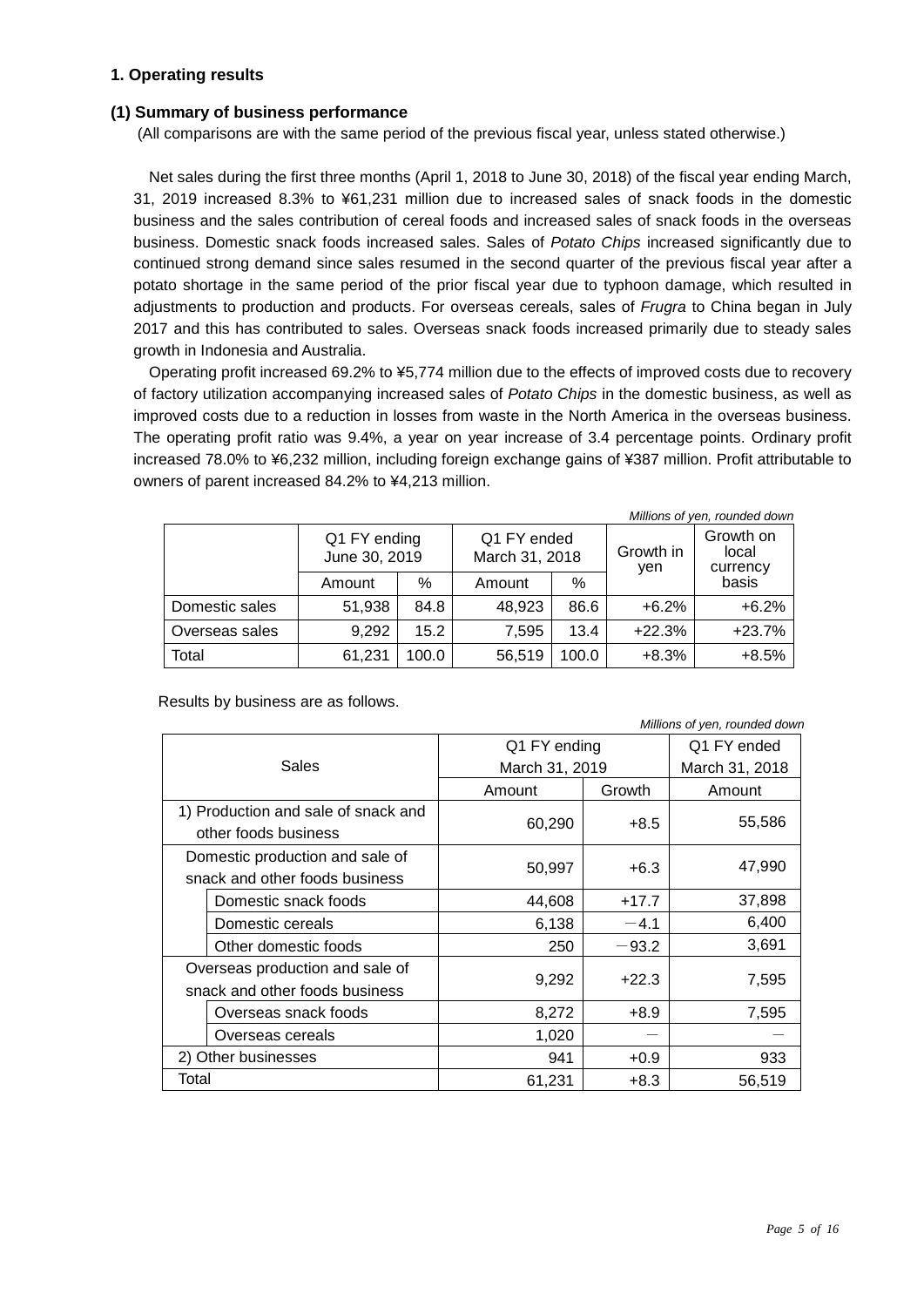#### 1) Production and sale of snack and other foods business

Domestic production and sale of snack and other foods business

・Domestic snack foods:

Sales of domestic snack foods increased year on year. Sales of *Potato Chips* increased significantly on strong demand; however, causing the reactionary negative effect of this, sales for flour-based snacks and corn- and bean-based snacks decreased.

|                                      |                            | Millions of yen, rounded down |             |                |
|--------------------------------------|----------------------------|-------------------------------|-------------|----------------|
| <b>Sales</b>                         |                            | Q1 FY ending                  | Q1 FY ended |                |
|                                      |                            | March 31, 2019                |             | March 31, 2018 |
|                                      |                            | Amount                        | Growth      | Amount         |
|                                      | Potato-based snacks        | 32,627                        | $+35.4$     | 24,095         |
|                                      | Potato Chips               | 20,635                        | $+75.0$     | 11,788         |
|                                      | Jagarico                   | 9,068                         | $+6.8$      | 8,491          |
|                                      | Jagabee/ Jaga Pokkuru      | 2,923                         | $-23.4$     | 3,816          |
|                                      | Flour-based snacks         | 5,103                         | $-16.4$     | 6,102          |
|                                      | Kappa Ebisen               | 2,365                         | $-19.4$     | 2,934          |
|                                      | Sapporo Potato, etc.       | 2,738                         | $-13.6$     | 3,168          |
| Corn- and bean-based snacks<br>4,138 |                            | $-17.9$                       | 5,040       |                |
| Other snacks                         |                            | 2,740                         | $+3.0$      | 2,660          |
|                                      | Domestic snack foods total | 44,608                        | $+17.7$     | 37,898         |

Sales of domestic snack foods by product are as follows.

- Sales of potato-based snacks increased significantly year on year. Sales of *Potato Chips*  increased significantly due to continued strong demand for *Pizza Potato Chips* and others. Also, the implementation of an increased volume campaign succeeded in expanding sales of regular items including *Usu-Shio-Aji. Tomorico* was launched nationwide along with a TV commercial campaign, contributed to *Jagarico* sales.
- Sales of flour-based snacks decreased year on year due to an increase in demand for *Potato Chips*, causing a reactionary negative effect on products, such as *Kappa Ebisen* and *Sapporo Potato*.
- Sales of corn- and bean-based snacks decreased year on year as despite Japan Frito-Lay *Dragon Potato,* launched during the current period contributing to sales, however, sales of *Cheetos* and other products decreased due to the reactionary negative effect of increased demand for *Potato Chips.*

#### ・Domestic cereals:

Sales of domestic cereals decreased year on year. Despite the intensified sales promotion activities of individual portion items for Frugra, and the launch of *Frugra* limited time products and for generating new customers, demand did not increase.

#### ・Other domestic foods:

Sales of other domestic foods decreased significantly year on year due to the business transfer of the bakery business in April.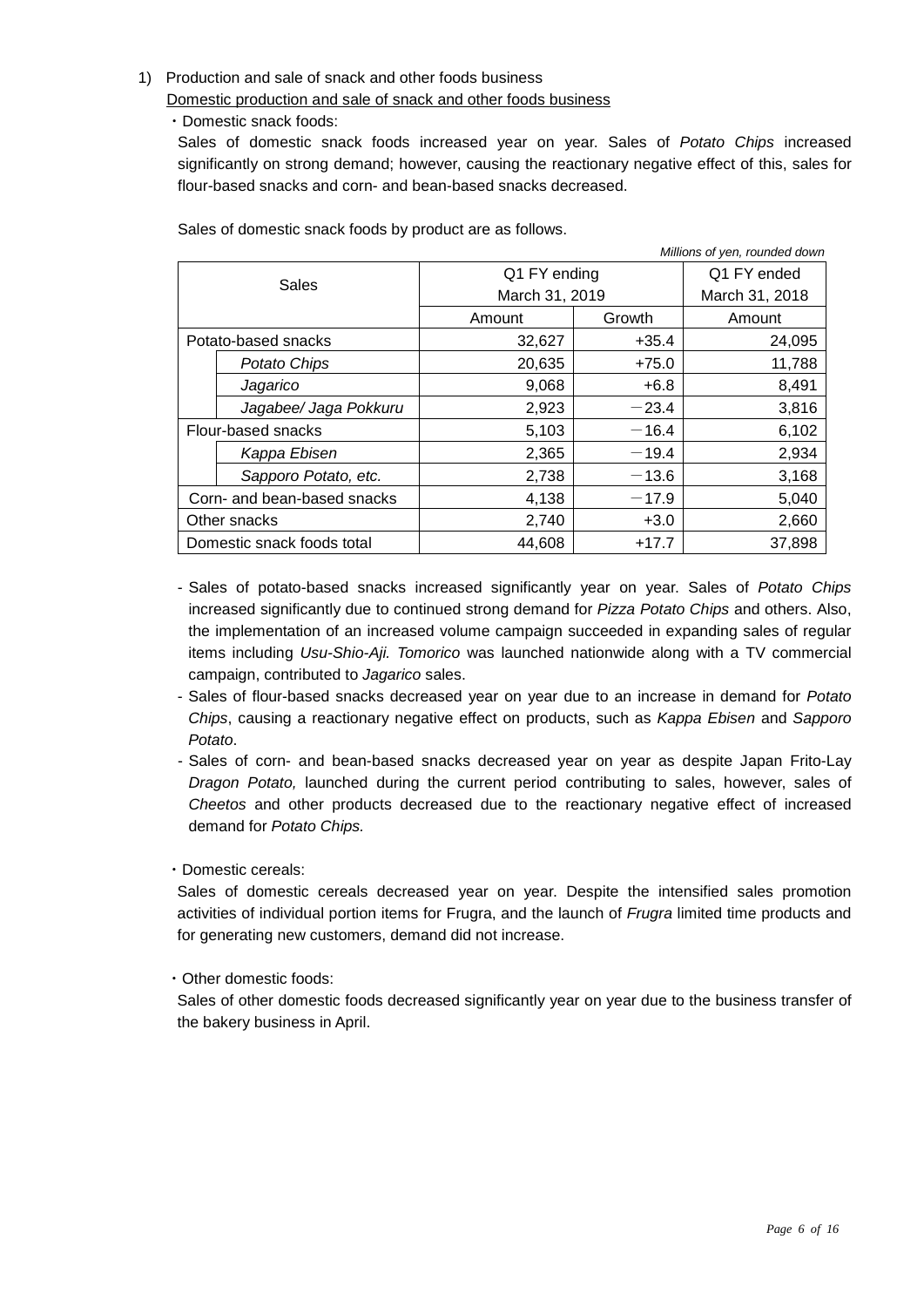Overseas production and sale of snack and other foods business

・Overseas snack foods:

Sales of overseas snack foods increased year on year. Sales in Indonesia showed steady growth due to proactive sales promotion activities expanding sales of *Potabee* potato chips*,* as well as a contribution by *Krisbee Krunchy*, a corn-based snack launched in March. In addition, for Australia, sales of bean-based snack *Harvest Snaps* continued to grow since market launch. In North America, sales of bean-based snack *Harvest Snaps* began recovering due to strengthening of sales promotion activities.

#### ・Overseas cereals:

In overseas cereals, sales of *Frugra* through China domestic e-commerce began from this quarter in addition to the cross-border e-commerce already operating.

Sales of overseas production and sale of snack and other foods business by region are as follows.

| Millions of yen, rounded down |                                                                         |                  |                |        |
|-------------------------------|-------------------------------------------------------------------------|------------------|----------------|--------|
| Sales                         |                                                                         | Q1 FY ending     | Q1 FY ended    |        |
|                               |                                                                         | March 31, 2019   | March 31, 2018 |        |
|                               |                                                                         | Growth<br>Amount |                | Amount |
|                               | <b>North America</b>                                                    | 2,759            | $+1.7$         | 2,714  |
|                               | Greater China*                                                          | 2,574            | $+92.4$        | 1,338  |
| Asia                          | South Korea                                                             | 1,062            | $-15.4$        | 1,256  |
|                               | Other Asian regions and<br>Australia**                                  | 2,494            | $+27.8$        | 1,951  |
|                               | Europe                                                                  | 401<br>$+19.7$   |                | 335    |
|                               | Overseas production and sale of<br>snack and other foods business total | $+22.3$<br>9,292 |                | 7,595  |

\*Greater China: China, Taiwan and Hong Kong

\*\*Other Asian regions and Australia: Thailand, Philippines, Singapore, Indonesia and Australia

#### 2) Other businesses

Other businesses include logistics and promotional tool sales. Sales of other businesses were almost flat year on year.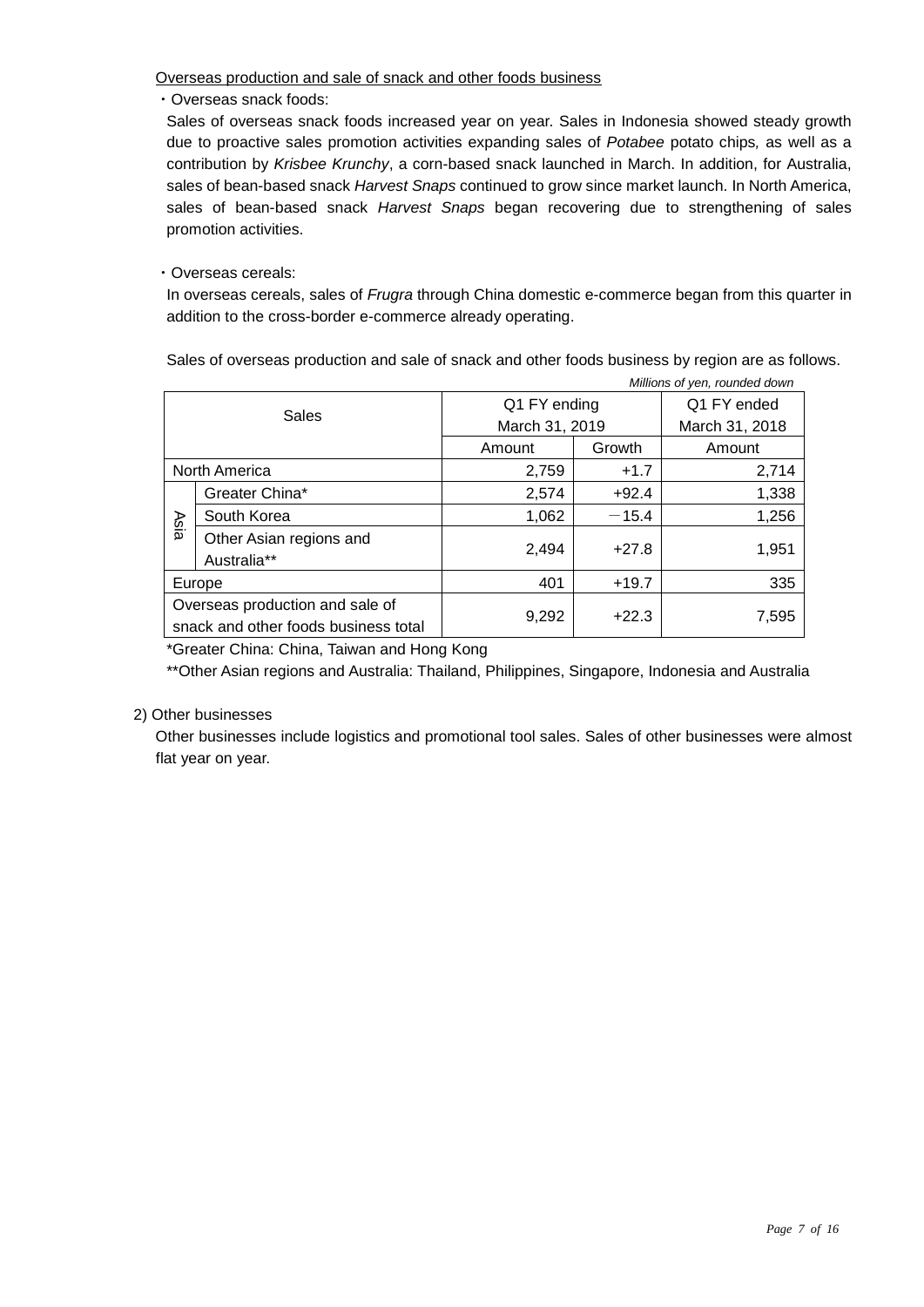#### **(2) Analysis of financial position**

(All comparisons are with the end of the previous fiscal year, unless stated otherwise.)

The partial amendment to the "Accounting Standard for Tax Effect Accounting" (Accounting Standards Board of Japan Statement No. 28, February 16, 2018) has been applied from the first day of the first quarter of the consolidated accounting period, and figures for the previous year have been restated accordingly to enable year-on-year comparison.

#### 1. Overview of assets, liabilities and net assets

Total assets as of June 30, 2018 were ¥184,994 million, a decrease of ¥7,040 million. The primary factors contributing to this outcome were decreases in cash and deposits as well as notes and accounts receivable-trade. The decreases in cash and deposits were due to the payment of dividends, and the decreases in notes and accounts receivable-trade were due to decreased sales.

Liabilities decreased ¥5,783 million to ¥39,582 million, primarily due to decreases in income taxes payable and provision for bonuses.

Net assets decreased ¥1,256 million to ¥145,411 million due to a decrease in retained earnings through dividend payments.

The shareholders' equity ratio increased 2.2 percentage points from the end of the previous fiscal year to 74.8%.

2. Overview of cash flows

Cash and cash equivalents as of June 30, 2018 were ¥38,581 million, ¥3,613 million lower than at the end of the previous fiscal year.

#### Cash flows from operating activities

Operating activities during the period under review resulted in net cash inflow of ¥5,730 million, an increase in cash inflow of ¥5,448 million compared to the first three months of the previous fiscal year, due to factors including an increase in profit before income taxes.

#### Cash flows from investing activities

Investing activities during the period under review resulted in a net cash outflow of ¥3,992 million, an increase in cash outflow of ¥3,884 million, primarily due to an increase in outflow from the purchase of securities.

#### Cash flows from financing activities

Financing activities during the period under review resulted in a net cash outflow of ¥5,389 million, a decrease in cash outflow of ¥34 million, primarily due to an increase in inflow from proceeds from the exercise of share options.

#### **(3) Consolidated forecasts**

There are no changes to the consolidated full-year forecasts for the fiscal year ending March 31, 2019 issued on May 11, 2018.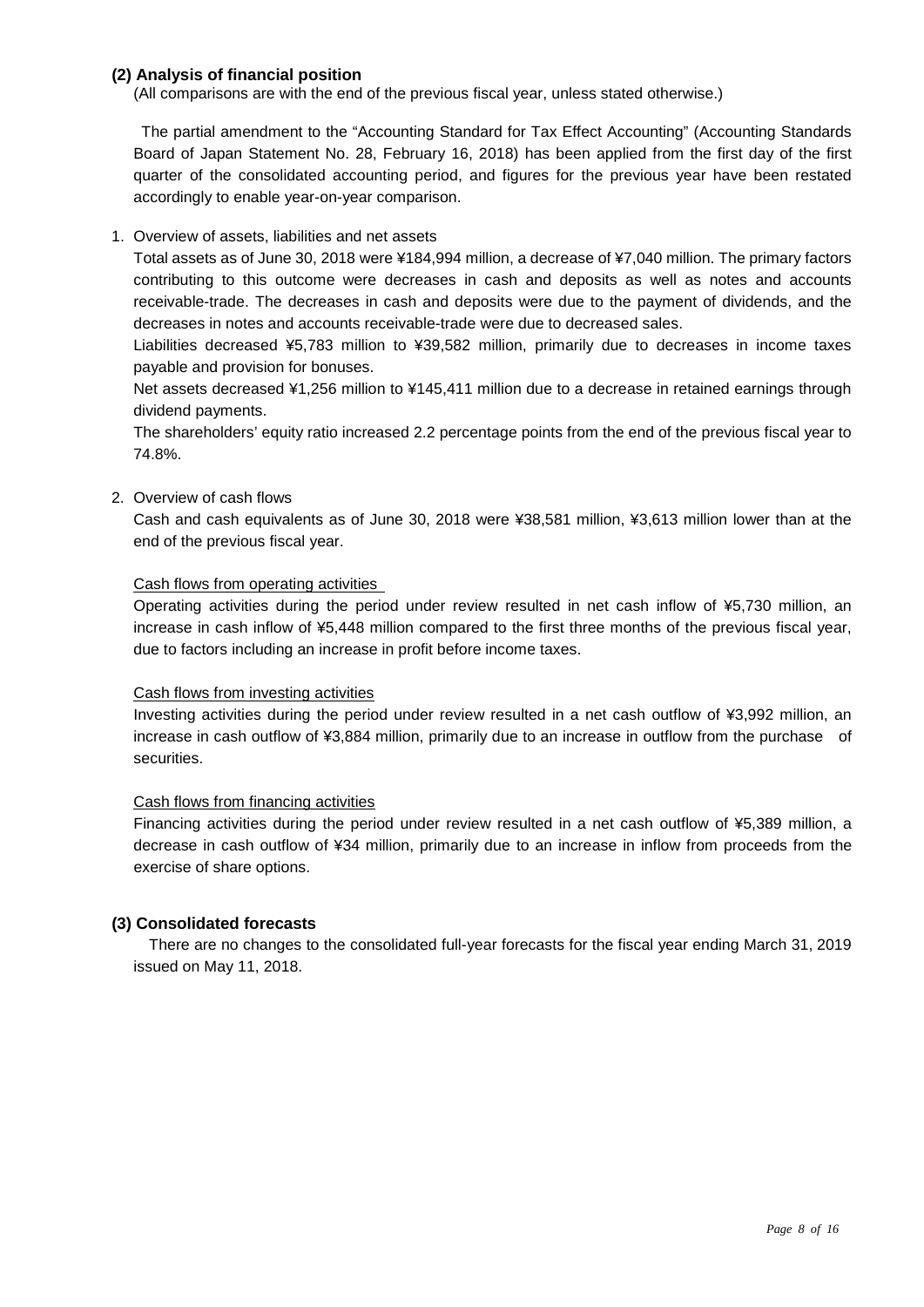#### **4. Consolidated financial statements and key notes**

#### **(1) Consolidated balance sheets**

|                                           |                     | Millions of yen, rounded down |
|-------------------------------------------|---------------------|-------------------------------|
|                                           | As of June 30, 2018 | As of March 31, 2018          |
| Assets                                    |                     |                               |
| <b>Current assets</b>                     |                     |                               |
| Cash and deposits                         | 17,340              | 23,559                        |
| Notes and accounts receivable -<br>trade  | 38,301              | 41,749                        |
| <b>Securities</b>                         | 28,165              | 22,998                        |
| Inventories                               | 10,649              | 10,748                        |
| Other                                     | 4,395               | 5,323                         |
| Allowance for doubtful accounts           | (5)                 | (23)                          |
| <b>Total current assets</b>               | 98,847              | 104,356                       |
| Non-current assets                        |                     |                               |
| Property, plant and equipment             |                     |                               |
| Buildings and structures, net             | 26,072              | 27,423                        |
| Machinery, equipment and<br>vehicles, net | 27,394              | 28,171                        |
| Land                                      | 11,323              | 11,556                        |
| Construction in progress                  | 6,382               | 4,523                         |
| Other, net                                | 1,289               | 1,421                         |
| Total property, plant and<br>equipment    | 72,462              | 73,096                        |
| Intangible assets                         |                     |                               |
| Goodwill                                  | 599                 | 922                           |
| Other                                     | 2,341               | 2,468                         |
| Total intangible assets                   | 2,940               | 3,391                         |
| Investments and other assets              |                     |                               |
| Investments and other assets,<br>gross    | 10,802              | 11,316                        |
| Allowance for doubtful accounts           | (58)                | (126)                         |
| Total investments and<br>other assets     | 10,743              | 11,190                        |
| Total non-current assets                  | 86,147              | 87,678                        |
| <b>Total assets</b>                       | 184,994             | 192,034                       |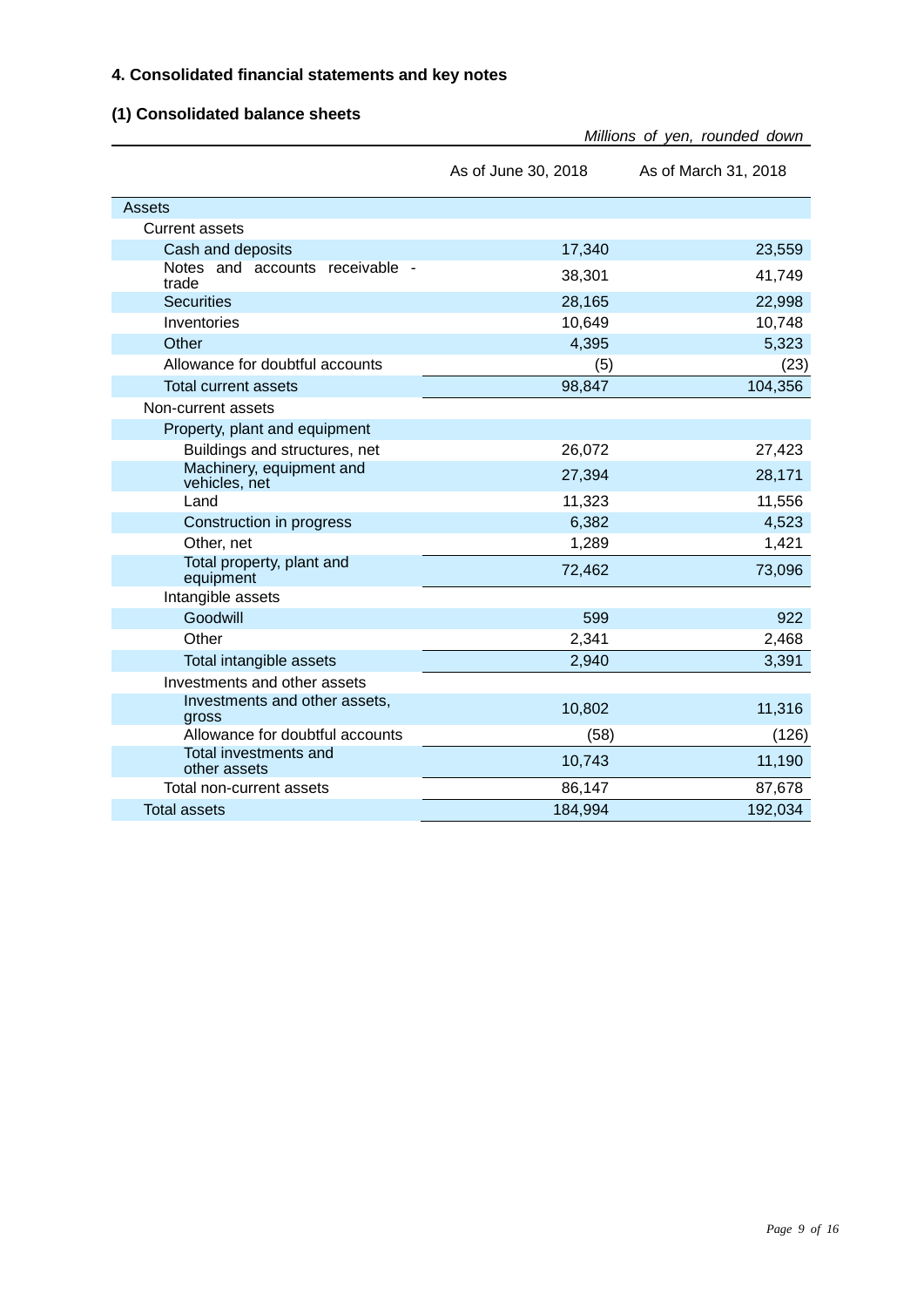|                                                          | As of June 30, 2018 | As of March 31, 2018 |
|----------------------------------------------------------|---------------------|----------------------|
| Liabilities                                              |                     |                      |
| <b>Current liabilities</b>                               |                     |                      |
| Notes and accounts payable - trade                       | 9,134               | 9,728                |
| Short-term loans payable                                 | 1,366               | 1,129                |
| Income taxes payable                                     | 1,813               | 5,252                |
| Provision for bonuses                                    | 1,767               | 3,863                |
| Provision for directors' bonuses                         | 65                  | 117                  |
| Provision for stocks payment                             | 53                  | 53                   |
| Other                                                    | 16,305              | 15,260               |
| <b>Total current liabilities</b>                         | 30,505              | 35,405               |
| Non-current liabilities                                  |                     |                      |
| Provision for directors' retirement<br>benefits          | 281                 | 491                  |
| Provision for management board<br>incentive plan trust   | 80                  | 90                   |
| Net defined benefit liability                            | 7,164               | 7,674                |
| Asset retirement obligations                             | 518                 | 659                  |
| Other                                                    | 1,032               | 1,045                |
| Total non-current liabilities                            | 9,077               | 9,961                |
| <b>Total liabilities</b>                                 | 39,582              | 45,366               |
| Net assets                                               |                     |                      |
| Shareholders' equity                                     |                     |                      |
| Capital stock                                            | 12,042              | 12,033               |
| Capital surplus                                          | 4,785               | 4,775                |
| Retained earnings                                        | 122,238             | 123,647              |
| Treasury shares                                          | (1,061)             | (1,073)              |
| Total shareholders' equity                               | 138,004             | 139,383              |
| Accumulated other comprehensive<br>income                |                     |                      |
| Valuation difference on<br>available-for-sale securities | 773                 | 680                  |
| Foreign currency translation<br>Adjustment               | 309                 | 57                   |
| Remeasurements of defined benefit<br>plans               | (669)               | (745)                |
| Total accumulated other<br>comprehensive income          | 413                 | (7)                  |
| Share acquisition rights                                 | $\overline{4}$      | $\overline{7}$       |
| Non-controlling interests                                | 6,988               | 7,284                |
| Total net assets                                         | 145,411             | 146,667              |
| Total liabilities and net assets                         | 184,994             | 192,034              |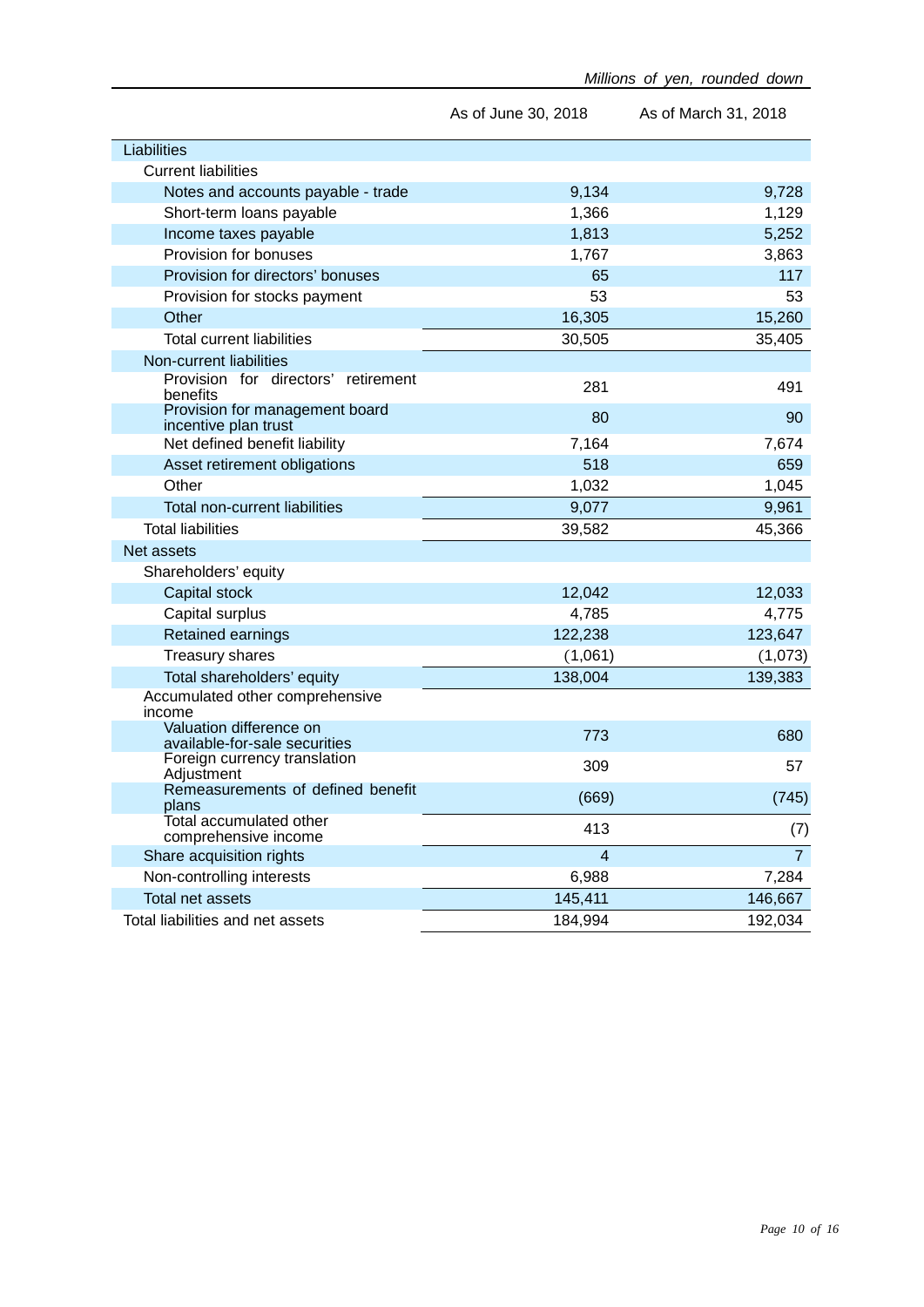|                                                                  |                                   | Millions of yen, rounded down    |
|------------------------------------------------------------------|-----------------------------------|----------------------------------|
|                                                                  | April 1, 2018 to June 30,<br>2018 | April 1, 2017 to June30,<br>2017 |
| <b>Net sales</b>                                                 | 61,231                            | 56,519                           |
| Cost of sales                                                    | 34,524                            | 33,390                           |
| Gross profit                                                     | 26,707                            | 23,129                           |
| Selling, general and administrative<br>expenses                  | 20,933                            | 19,715                           |
| Operating profit                                                 | 5,774                             | 3,413                            |
| Non-operating income                                             |                                   |                                  |
| Interest income                                                  | 18                                | 18                               |
| Dividend income                                                  | 19                                | 17                               |
| Share of profit of entities accounted for<br>using equity method | 20                                |                                  |
| Foreign exchange gains                                           | 387                               | 51                               |
| Other                                                            | 74                                | 78                               |
| Total non-operating income                                       | 519                               | 167                              |
| Non-operating expenses                                           |                                   |                                  |
| Interest expenses                                                | 14                                | 17                               |
| Depreciation                                                     | 22                                | 14                               |
| Other                                                            | 24                                | 46                               |
| Total non-operating expenses                                     | 61                                | 78                               |
| Ordinary profit                                                  | 6,232                             | 3,501                            |
| <b>Extraordinary income</b>                                      |                                   |                                  |
| Gain on sales of non-current assets                              | 0                                 | 3                                |
| Gain on liquidation of business                                  | 494                               |                                  |
| Total extraordinary income                                       | 494                               | 3                                |
| <b>Extraordinary losses</b>                                      |                                   |                                  |
| Loss on sales of non-current assets                              | 3                                 | 0                                |
| Loss on retirement of non-current<br>assets                      | 24                                | 41                               |
| Directors' retirement benefits                                   | 350                               |                                  |
| Other                                                            | $\overline{2}$                    |                                  |
| Total extraordinary losses                                       | 379                               | 41                               |
| Profit before income taxes                                       | 6,346                             | 3,463                            |
| Income taxes - current                                           | 1,715                             | 656                              |
| Income taxes - deferred                                          | 369                               | 560                              |
| Total income taxes                                               | 2,084                             | 1,216                            |
| Profit                                                           | 4,262                             | 2,247                            |
| Profit (loss) attributable to non-controlling<br>interests       | 48                                | (40)                             |
| Profit attributable to owners of parent                          | 4,213                             | 2,287                            |

#### **(2) Consolidated statements of income and comprehensive income Consolidated statements of income**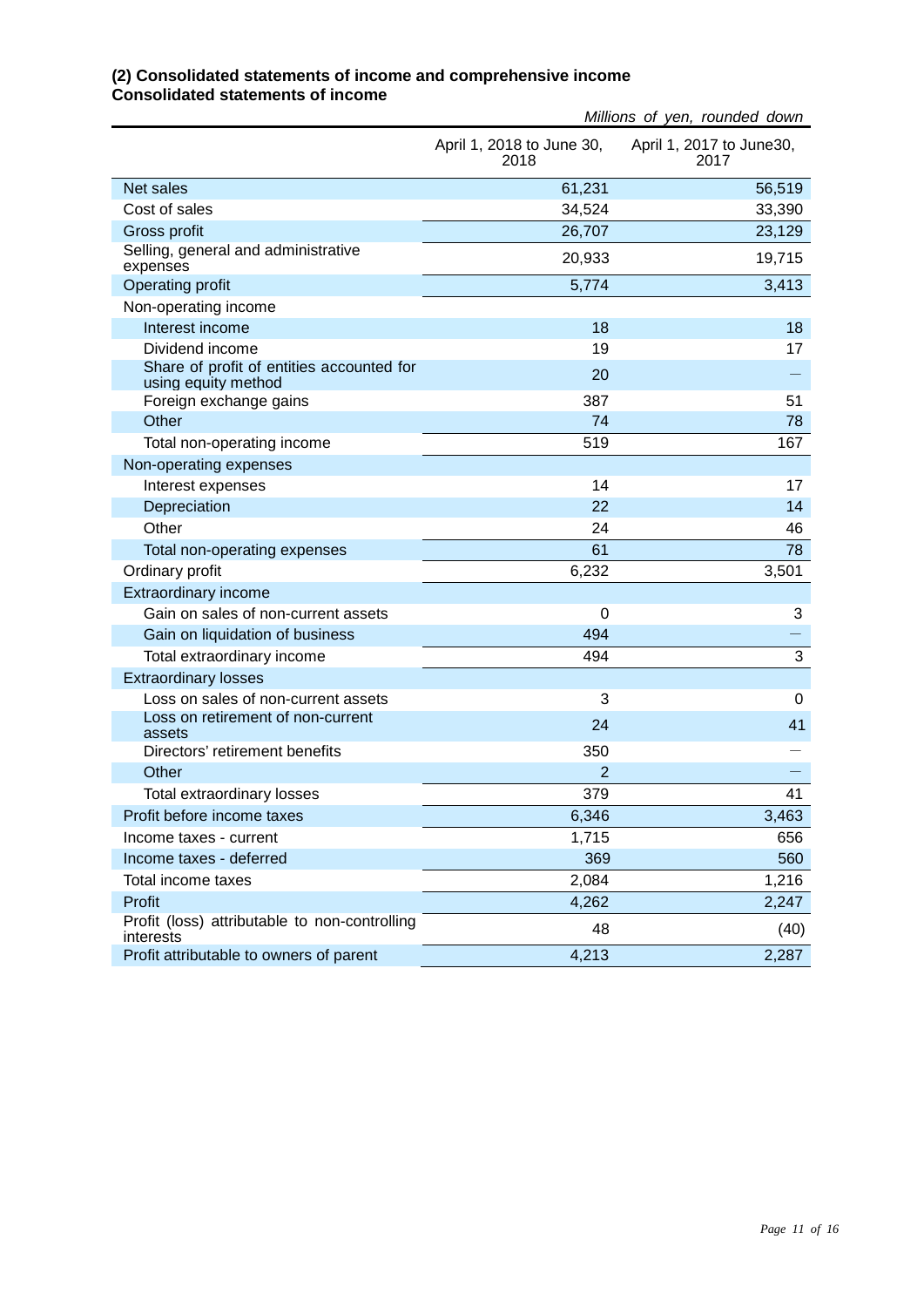#### **Consolidated statements of comprehensive income**

|                                                          |                                   | Millions of yen, rounded down     |
|----------------------------------------------------------|-----------------------------------|-----------------------------------|
|                                                          | April 1, 2018 to June 30,<br>2018 | April 1, 2017 to June 30,<br>2017 |
| Profit                                                   | 4,262                             | 2,247                             |
| Other comprehensive income                               |                                   |                                   |
| Valuation difference on<br>available-for-sale securities | 92                                | 105                               |
| Foreign currency translation adjustment                  | 251                               | (82)                              |
| Remeasurements of defined benefit<br>plans, net of tax   | 76                                | 72                                |
| Total other comprehensive income                         | 420                               | 95                                |
| Comprehensive income                                     | 4,683                             | 2,342                             |
| Comprehensive income attributable to:                    |                                   |                                   |
| Owners of parent                                         | 4,635                             | 2,433                             |
| Non-controlling interests                                | 47                                | (91)                              |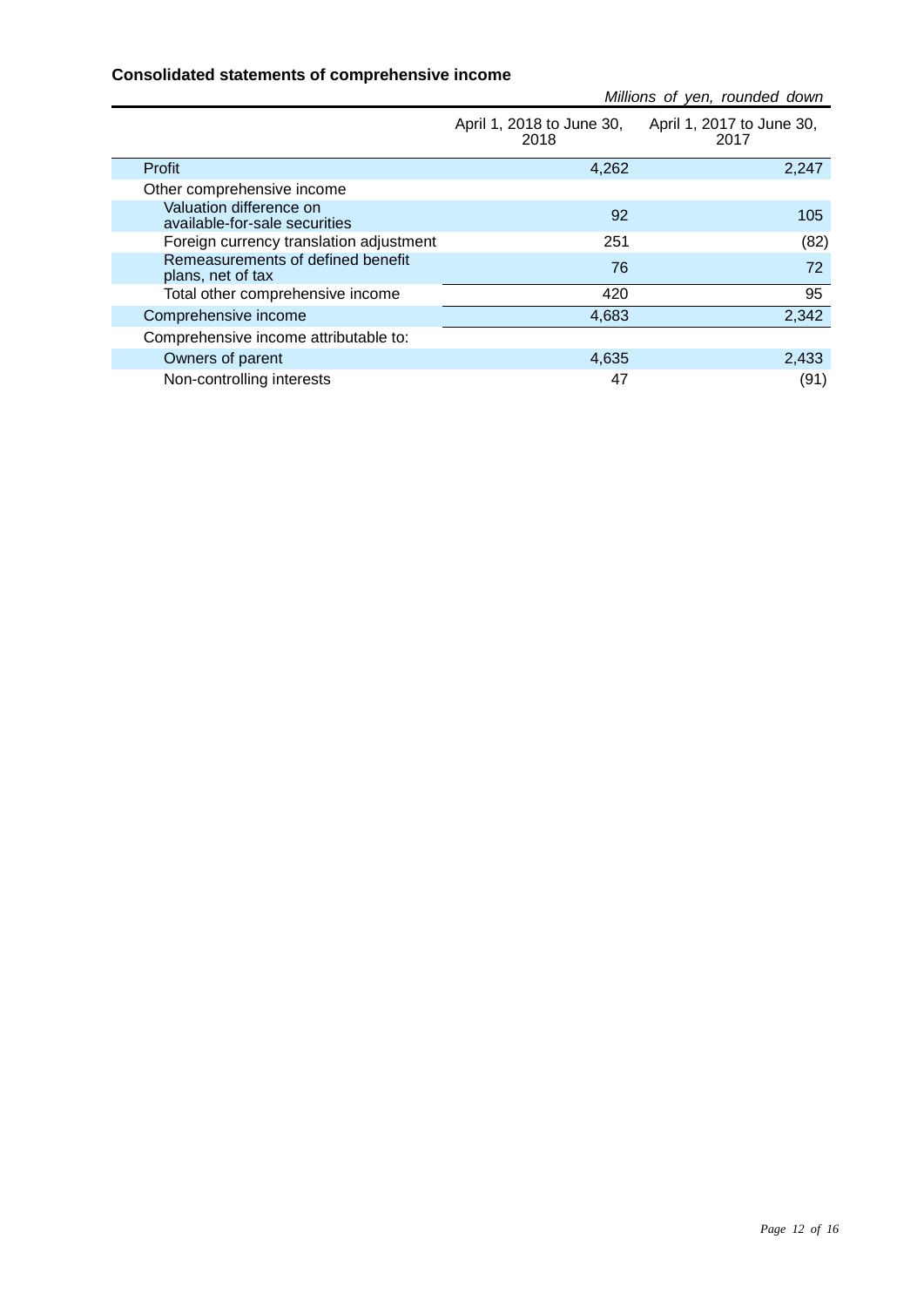#### **(3) Consolidated statements of cash flows**

|                                                                         | April 1, 2018 to June 30, April 1, 2017 to June 30,<br>2018 | 2017     |
|-------------------------------------------------------------------------|-------------------------------------------------------------|----------|
| Cash flows from operating activities                                    |                                                             |          |
| Profit before income taxes                                              | 6,346                                                       | 3,463    |
| Depreciation                                                            | 1,878                                                       | 1,929    |
| Amortization of goodwill                                                | 141                                                         | 149      |
| Increase (decrease) in allowance for<br>doubtful accounts               | (17)                                                        | (29)     |
| Increase (decrease) in provision for<br>bonuses                         | (1,963)                                                     | (2, 440) |
| Increase (decrease) in provision for<br>directors' bonuses              | (36)                                                        | (62)     |
| Increase (decrease) in net defined<br>benefit liability                 | (186)                                                       | (118)    |
| Increase (decrease) in net defined<br>benefit assets                    | 5                                                           | 9        |
| Increase (decrease) in provision for<br>directors' retirement benefits  | (154)                                                       | (50)     |
| Interest and dividend income                                            | (37)                                                        | (36)     |
| Interest expenses                                                       | 14                                                          | 17       |
| Foreign exchange losses (gains)                                         | (384)                                                       | (82)     |
| Gain on liquidation of business                                         | (494)                                                       |          |
| Share of loss (profit) of entities<br>accounted for using equity method | (20)                                                        |          |
| Loss (gain) on sales of non-current<br>assets                           | 3                                                           | (3)      |
| Loss on retirement of non-current<br>assets                             | 24                                                          | 41       |
| Decrease (increase) in notes and<br>accounts receivable - trade         | 2,179                                                       | 3,721    |
| Decrease (increase) in inventories                                      | (74)                                                        | (1,206)  |
| Increase (decrease) in notes and<br>accounts payable - trade            | (55)                                                        | (234)    |
| Increase (decrease) in accounts<br>payable - other                      | (776)                                                       | (1, 319) |
| Other, net                                                              | (4,200)                                                     | 1,622    |
| Subtotal                                                                | 10,592                                                      | 5,372    |
| Interest and dividend income received                                   | 36                                                          | 36       |
| Interest expenses paid                                                  | (13)                                                        | (17)     |
| Income taxes paid                                                       | (4,885)                                                     | 5,109    |
| Net cash provided by (used in)<br>operating activities                  | 5,730                                                       | 281      |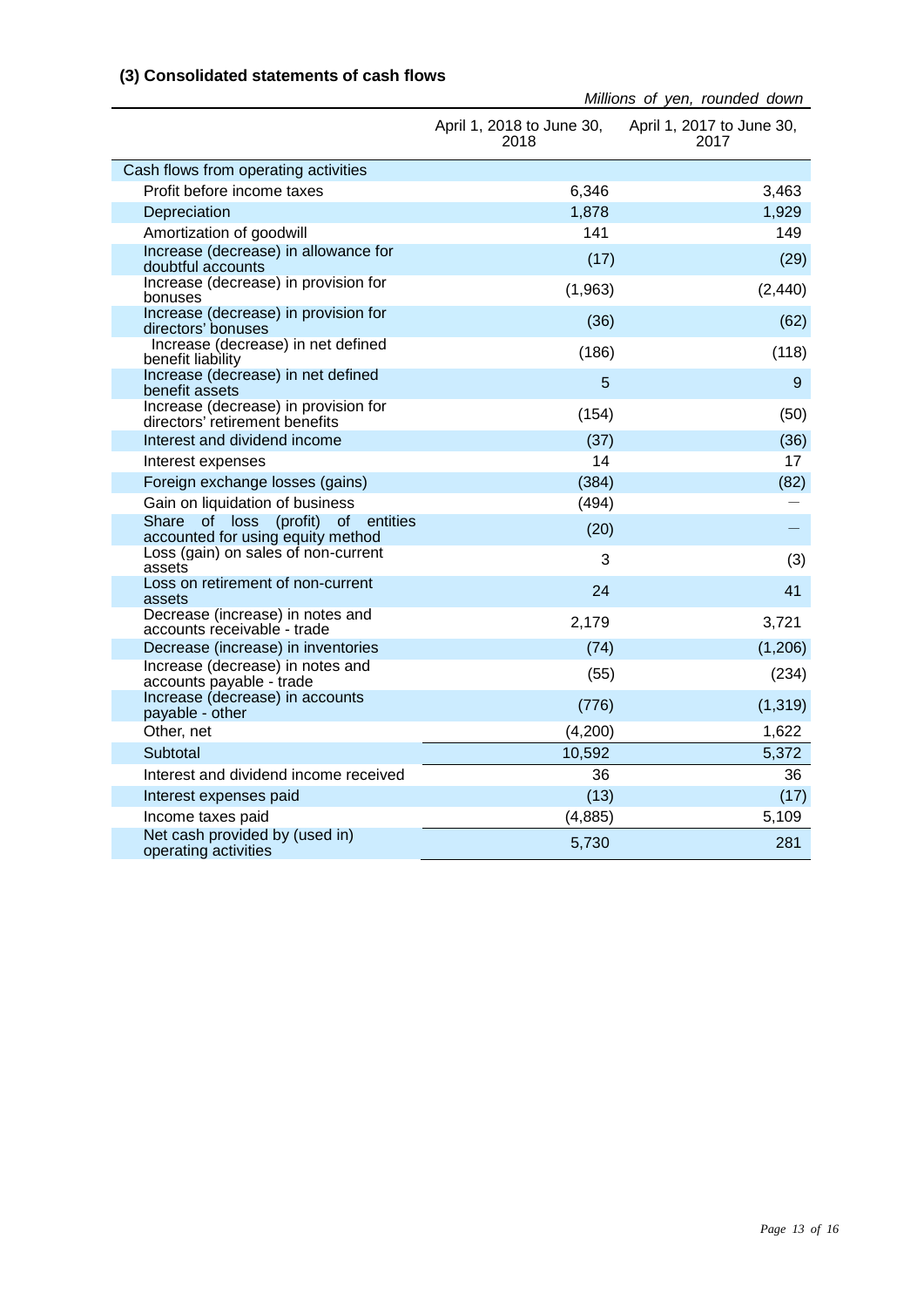|                                                                                                  | April 1, 2018 to June 30,<br>2018 | April 1, 2017 to June 30,<br>2017 |
|--------------------------------------------------------------------------------------------------|-----------------------------------|-----------------------------------|
| Cash flows from investing activities                                                             |                                   |                                   |
| Purchase of property, plant and<br>equipment                                                     | (3,305)                           | (2, 112)                          |
| Proceeds from sales of property, plant<br>and equipment                                          | $\overline{2}$                    | 3                                 |
| Purchase of intangible assets                                                                    | (144)                             | (115)                             |
| Proceeds from sales of intangible<br>assets                                                      | 0                                 |                                   |
| Purchase of securities                                                                           | (4, 847)                          | (2,000)                           |
| Proceeds from redemption of securities                                                           | 2,000                             | 4,000                             |
| Purchase of investment securities                                                                | (4)                               | (4)                               |
| Payments of loans receivable                                                                     | (120)                             | (0)                               |
| Collection of loans receivable                                                                   | 1,757                             | 60                                |
| Payments into time deposits                                                                      |                                   | (333)                             |
| Proceeds from withdrawal of time<br>deposits                                                     | 271                               | 333                               |
| Payments for guarantee deposits                                                                  | (43)                              | (9)                               |
| Proceeds from collection of guarantee<br>deposits                                                | 32                                | 64                                |
| Proceeds from sale of shares of<br>subsidiaries resulting in change in<br>scope of consolidation | 169                               |                                   |
| Other, net                                                                                       | 239                               | 6                                 |
| Net cash provided by (used in)<br>investing activities                                           | (3,992)                           | (108)                             |
| Cash flows from financing activities                                                             |                                   |                                   |
| Net increase (decrease) in short-term<br>loans payable                                           | 103                               | 108                               |
| Proceeds from exercise of share<br>options                                                       | 16                                |                                   |
| Cash dividends paid                                                                              | (5, 473)                          | (5, 483)                          |
| Dividends paid to non-controlling<br>interests                                                   | (10)                              | (16)                              |
| Repayments of lease obligations                                                                  | (25)                              | (32)                              |
| Net cash provided by (used in)<br>financing activities                                           | (5,389)                           | (5, 424)                          |
| Effect of exchange rate change on cash<br>and cash equivalents                                   | 37                                | 50                                |
| Net increase (decrease) in cash and cash<br>equivalents                                          | (3,613)                           | (5,200)                           |
| Cash and cash equivalents at beginning of<br>period                                              | 42,195                            | 44,627                            |
| Cash and cash equivalents at end of<br>period                                                    | 38,581                            | 39,427                            |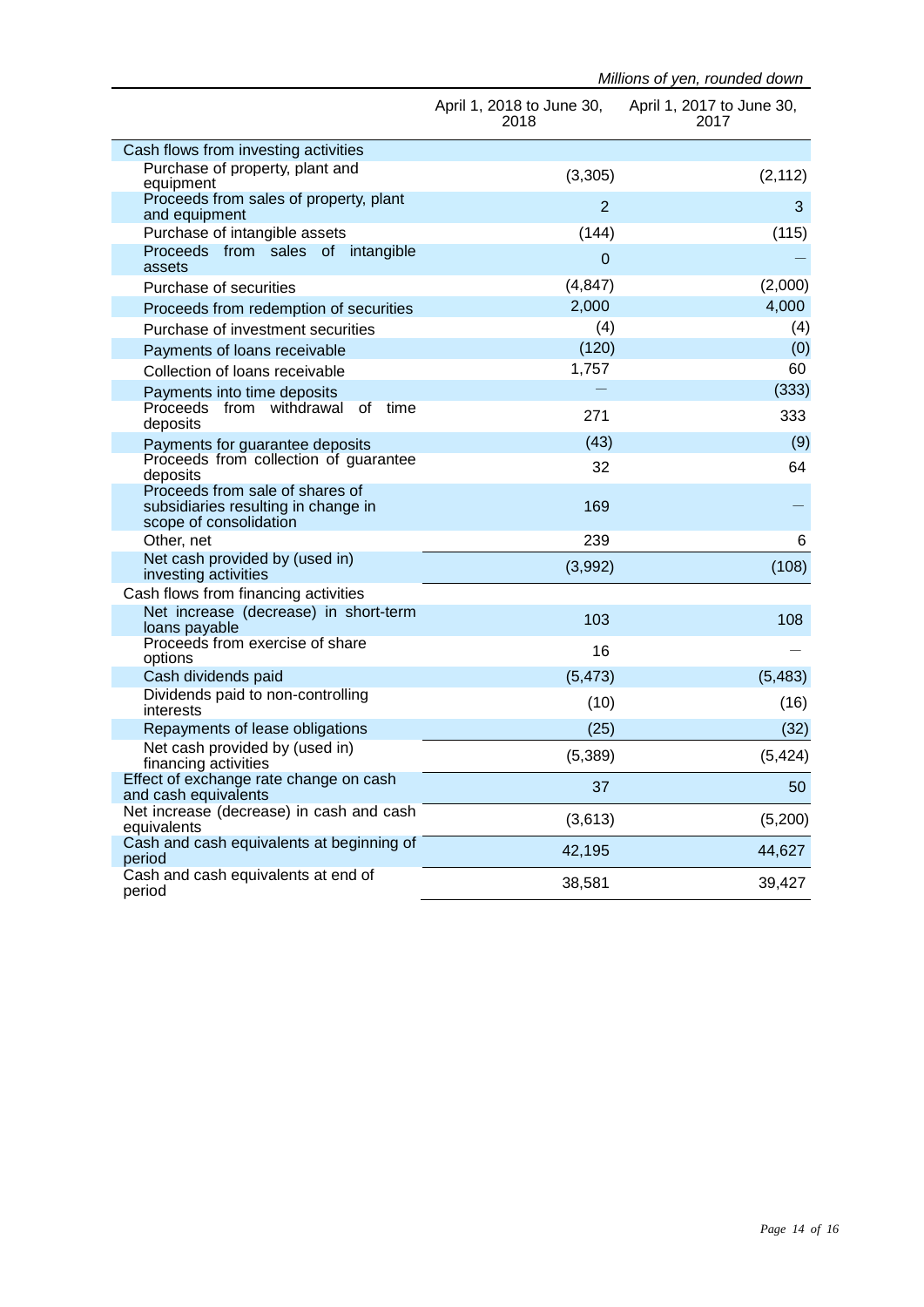#### **(4) Notes to consolidated financial statements**

(Notes related to going concern assumption) No applicable items.

(Notes on occurrence of significant changes to shareholders' equity) No applicable items.

(Business combinations and other related matters)

Business divestiture

Calbee has transferred 66.6% of its issued shares in consolidated subsidiary Garden Bakery, Inc. (Garden Bakery) to Showa Sangyo, Co., Ltd. (Showa Sangyo).

- (1) Outline of business divestiture
	- ① Name of destination company Showa Sangyo Co., Ltd.
	- ② Details of the divested business
		- Production and sales of breads and confectionaries
	- ③ Primary reason for business divestiture

Garden Bakery was established in June 1996 as a 100% subsidiary, with the purpose of producing and selling breads and snack foods, and currently produces and sells pastries and filled and stuffed breads, to convenience stores.

Showa Sangyo has an integrated structure that engages in a range of operations from raw material procurement to product development to factory management, and by transferring 66.6% of shares in Garden Bakery to Showa Sangyo, we aim to further heighten Garden Bakery's product development capability and improve productivity by strengthening the business of both Showa Sangyo and Calbee.

- ④ Date of business divestiture April 2, 2018
- ⑤ Outline of the transaction including legal format Transfer of shares with only cash equivalent assets as compensation
- (2) Overview of accounting process implemented
	- ① Amount of gains or losses related to the transfer No applicable items
	- ② Appropriate book value of the assets and liabilities of business transferred and breakdown

|                            | (Millions of yen) |
|----------------------------|-------------------|
| Current assets             | 1.781             |
| Fixed assets               | 3,157             |
| Total assets               | 4.939             |
| <b>Current liabilities</b> | 3.799             |
| <b>Fixed liabilities</b>   | 470               |
| <b>Total liabilities</b>   | 4.269             |

③ Accounting process

The accounting process was conducted in accordance with the "Revised Accounting Standard for Business Divestitures" (Accounting Standards Board of Japan Statement No. 7, September 13, 2013) and the "Revised Guidance on Accounting Standard for Business Combinations and Accounting Standard for Business Divestitures" (Accounting Standards Board of Japan, Guidance on Accounting Standards No. 10, September 13, 2013).

(3) Reporting segment name which includes divested business Production and sale of snacks and other foods